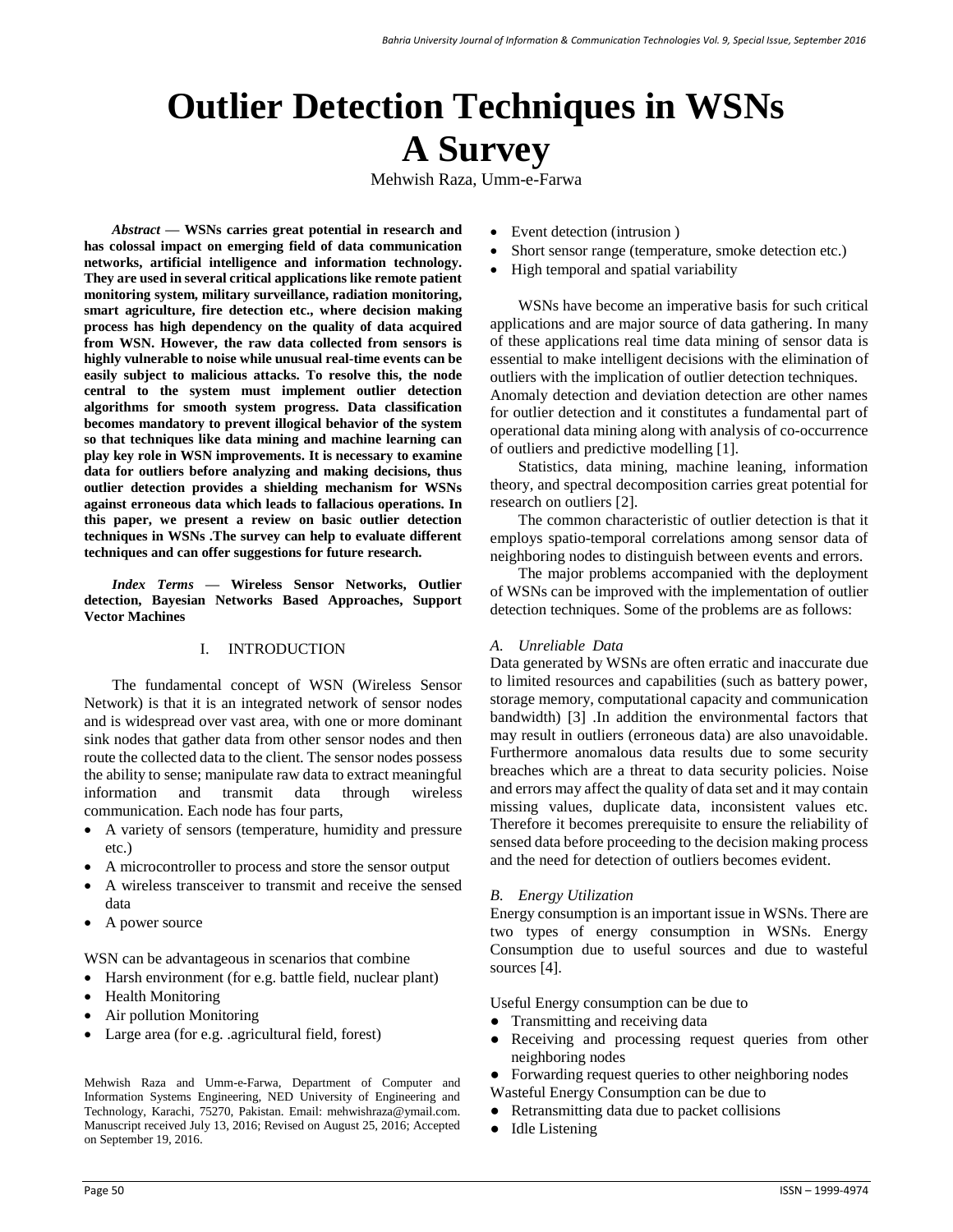To reduce energy consumption and to improve network stability, clustering based approach found to be an effective technique [5] in which it is supposed that the normal objects or regular data belong to dense and outsized clusters, while outliers form very small clusters.

## *What are Outliers?*

The values that vary significantly from majority of data set and fall outside the overall trend of the data set are commonly known as outliers. One of the classical characterizations of outliers is that an outlier is an observation, which differs so much from other observations as to arouse suspicions that it was generated by a different mechanism [6].

In WSNs, outliers can be defined as measurements that significantly diverge from the normal pattern of sensed data [7].

The sensors in WSN monitor the physical world and the data generated exhibit a normal behavior which forms the basis of the above definition. The deviation from normal behavior indicates the presence of outliers in dataset that can dramatically affect the process of data analysis.

Therefore it is quite important to develop an appropriate outlier detection technique with less communication and storage overhead.

# II. CLASSIFICATION OF OUTLIERS

There can be different sources of outliers in dataset. If the outlier is an erroneous or noisy data, then it must be eliminated in order to ensure accurate and highly reliable data and conserve energy by reducing communication overhead. However, if the outlier is due to some event (for e.g. fire detection, chemical spills etc.) then removing outliers will result in information loss that may cost undesirable penalty. Therefore we may say the classification of outliers as either erroneous data or due to some real world event. Hence, outlier detection is an important research area that needs to be investigated in depth.

Different approaches are used by researchers for distinguishing anomalies:

- Centralized Approach
- Distributed Approach

In Centralized Approach, both clustering and outlier detection algorithm is performed at sink node. The data from source node is transmitted to the sink node through intermediate nodes so that it can be processed and analyzed. This approach can incur a large communication overhead if the sink node is far away from the source node and it may also result in network congestion. Additionally, the sink node will take a long time to resolve the anomalies. In Network or Distributed Approach, each sensor node performs a clustering algorithm to produce clusters. The outlier detection is performed at the gateway node [8].

It is evident that network/distributed approach is better than centralized approach, as it reduces the communication overhead thus saving energy and increasing network lifetime.

## III. DIFFERENT OUTLIER DETECTION TECHNIQUES FOR WSNS

There are different techniques employed for outlier detection worldwide. On the basis of methodology, these techniques are categorized as follows:

#### *A. Nearest Neighbor Based Technique*

Nearest Neighborhood is one of the most commonly used approaches in data mining and machine learning for detection of outliers. It uses distance as a similarity measure between two data instances. In case of univariate data Euclidean Distance is used whereas continuous multivariate data are handled by Mahalanobis Distance Metric.

Some of the nearest neighbor techniques considered in our survey are presented below:

Reference [9] proposes that global outliers in sensor networks can be identified on the criteria of distance similarity. Set of characteristic data is exchanged between the neighboring nodes and each node performs distance similarity algorithm to identify outliers in the vicinity and then broadcasts the outliers to neighboring nodes for verification. The procedure is repeated by the neighboring nodes until all the sensor nodes in the WSN eventually approve the existence of global outliers. Multiple existing distance-based outlier detection techniques facilitate the flexibility of the proposed technique. In this technique, no particular network configuration is supposed to be adopted so every node in the network uses broadcast mode to communicate with other nodes in the network, which causes communication overhead within the network. Thus, it does not scale well and does not provide flexibility to form large-scale networks.

Paper [10] presents a distinct case of k-NN graph that is Mutual k Nearest Neighbor (Mk-NN). If k-NN directed graph has bidirectional edge both from vertices  $v_i$  to  $v_j$  and from  $v_j$ to vi as shown in Fig.1 then these vertices are mutually linked together and the connected vertices form clusters in the data set while the connected components with unidirectional edge from a vertex to the other is defined an outlier. Outliers that exist too close to inliers or regular readings can be misclassified which is the underlying possible problem with this approach.



Fig. 1 Mk-NN directed graph

# *A. Statistical Based Technique*

One of the earliest techniques that were used for outlier detection is Statistical Based Technique. This technique is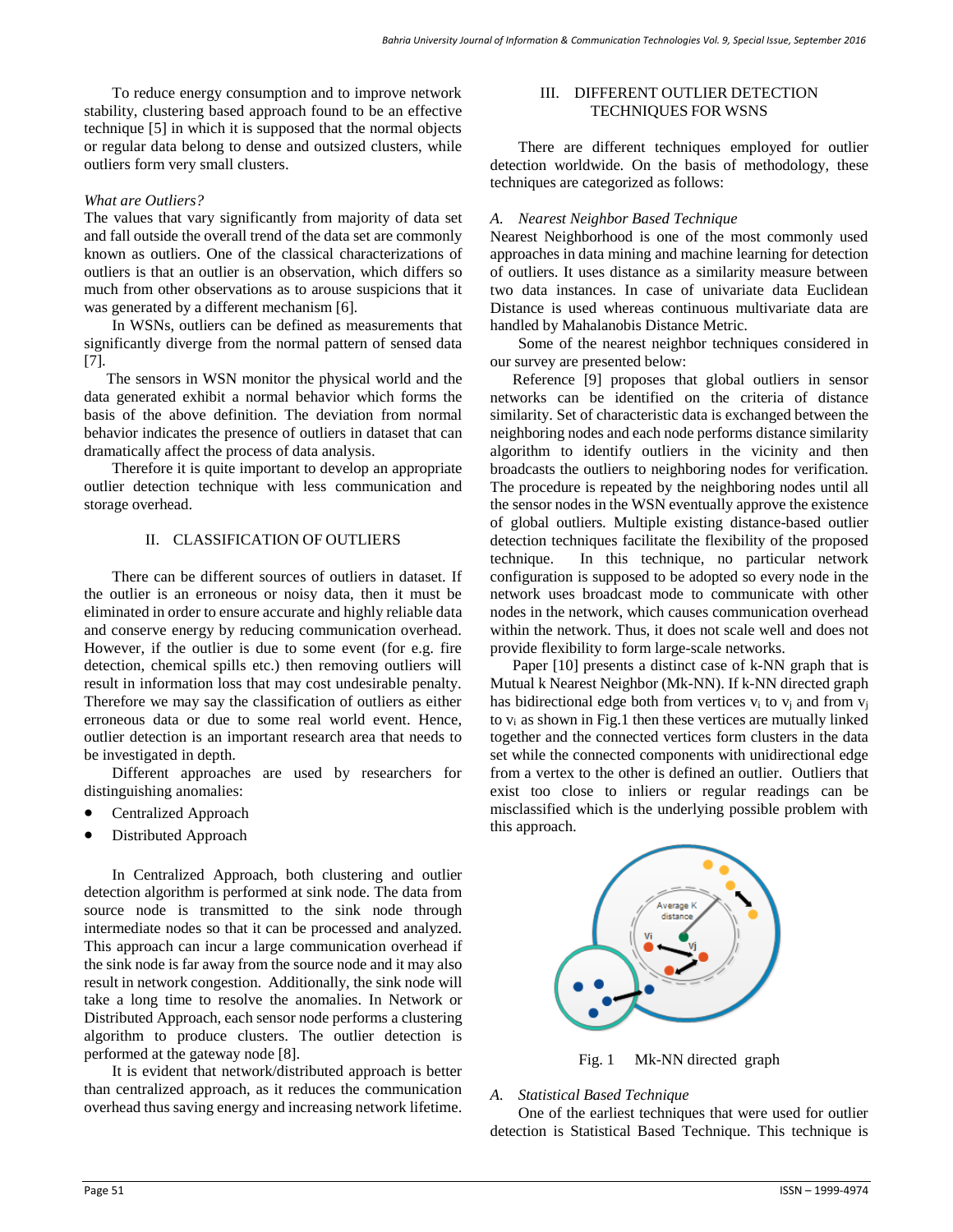based on a model with respect to which data patterns are evaluated. If the data point is least likely to be produced by the reference model, based on distance measure, the data point is supposed to be an outlier. In short, an anomaly exists if any deviance from reference model is observed in the data set. In short, an anomaly exists if any deviance from reference model is observed in the data set. On the basis of probability distribution model built there are two types of Statistical Based Techniques which are as follows:

## *1) Parametric Based Approaches*

In Parametric techniques, the reference model is built against the known data set distribution. The reference model then uses different parameters to evaluate the estimation of distribution parameters in the data set. Based on the type of distribution used, parametric approach is further classified into Gaussian Based models and Non Gaussian Based models.

## *2) Non Parametric Based Approaches*

In Non Parametric Approach data distribution is not known. It measures the distance between the data instance (that is being tested) and reference model and uses some threshold value on the distance measured, to determine whether the tested data instance is an outlier or a normal value. Non Parametric is further classified into Histogramming and Kernel Functions.

## *B. Classification Based Techniques*

In this approach a training data set is used to learn a model (classifier), the model is then used to classify the unseen instances of data set under test. Fig.2 shows that classification based outlier detection technique usually operates in two phases as follows:

## *a) Training*

This phase acquires a classifier model by making use of available training data.

#### *b) Testing*

This phase uses the learned model, classifies the unseen test data as either outlier or normal value.



Fig. 2 Flow Diagram for Testing and Training phases

There are two main categories in classification based techniques are as follows:

*1) One Class*

This assumes that a single discriminative boundary lies between normal data values and outliers. The data value is declared as outlier when it does not fall within the boundary of normal instances of data. Fig.3 depicts One Class classification of outliers.



Fig. 3 One Class Representation of Outliers

# *2) Multi Class*

This assumes that there are multiple classes to which the normal values may belong. The data value that does not belong to any of the normal class is declared as an outlier. Fig.4 depicts multi class classification of outliers. The existing classification based outlier detection techniques are further classified into Bayesian Network based approach and Support Vector Machines approach.



Fig. 4 Multi Class Representation of Outliers

#### *a) Bayesian Network Based Approaches*

This technique uses a Probabilistic graph model to represent a probabilistic relationship between random variables such as disease and symptoms. Using the symptoms, the technique can be used to evaluate the probabilities of different disease. The approach involves three main phases. In the first phase, learning of model is achieved using a training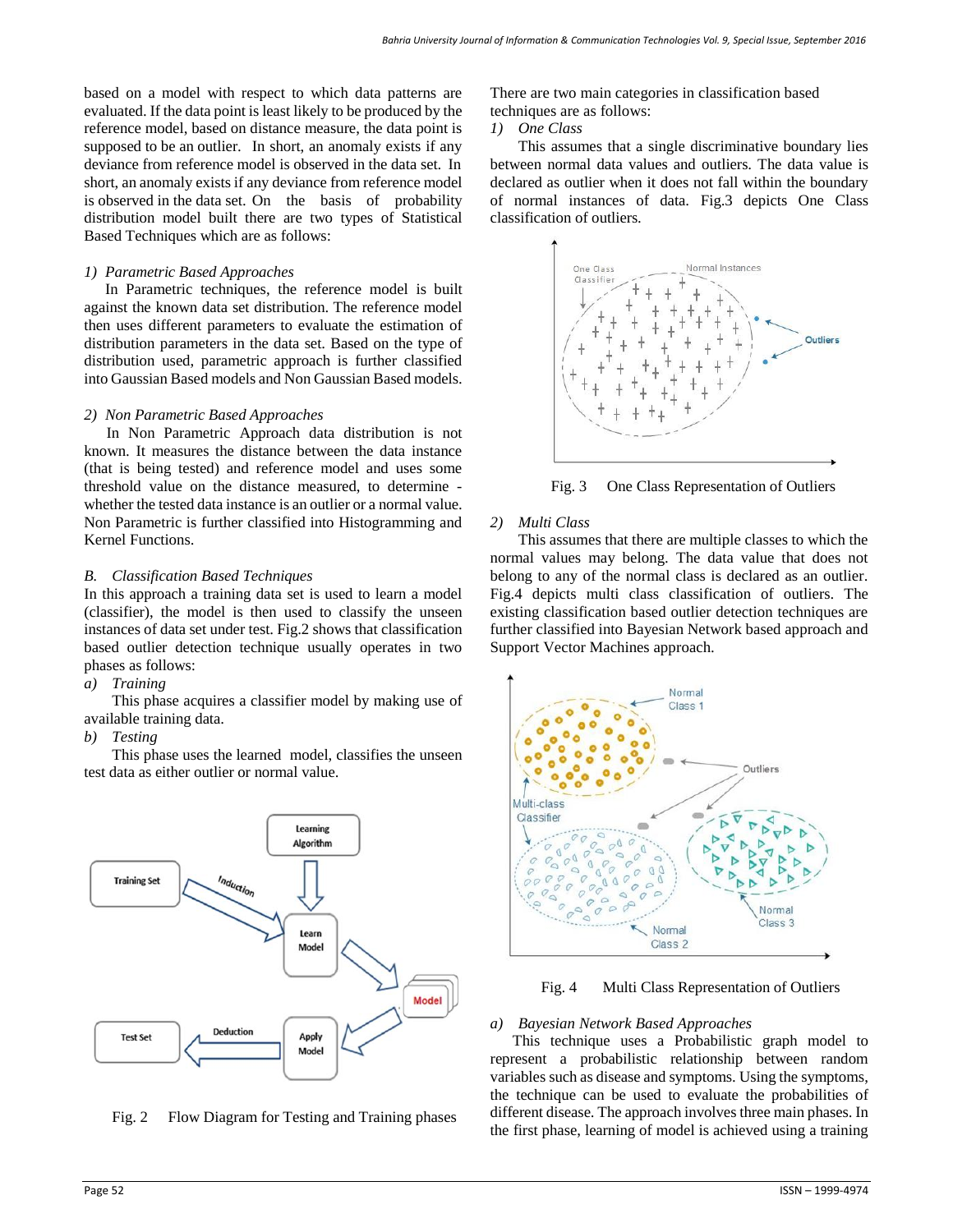data set. In the second phase testing is performed and in the third phase logical conclusions are derived and the results obtained are used for inference.

An idea of context aware sensors based on Bayesian model is proposed [11]. The technique is used for discovering outliers, detecting faulty sensor nodes, handling and approximating missing values and in network sampling. It exploits the spatiotemporal relation that exists among the sensor nodes in WSN by predicting the sensor's current reading on the basis of its own past readings and the readings of the sensors that are its neighbors. This spatial and temporal relation is termed as Contextual Information (CI). By using the Naïve Bayes method for classification, we can figure out whether the reading belongs to a class or not. If the reading falls outside the class it is acknowledged as an outlier .The technique does not require any specified threshold or reference model like in previous techniques. However it does not cover multi-dimensional data and is strictly restricted to one dimensional data. Furthermore, the conditional dependencies among the attributes are not considered by the Naïve Bayes networks.

In paper [12], Bayesian Belief Network (BBN) that covers the conditional dependencies among the observation of sensor attributes is proposed. The entire processis distributed in three phases constructing BBN, learning from BBN and inferring from BBN. The BBN is trained to capture the spatiotemporal relation among the sensor nodes and the conditional dependency that exist between the attributes of sensor nodes. The parameters that are to be learned by BBN are sensors' current reading, previous reading of the same sensor and neighbor readings. As compared to Naïve Bayesian Network, the Bayesian Belief Network provides more accuracy as it considers the conditional probability dependency as well.

Furthermore it is not restricted to one dimensional data but also covers multivariate data. However the accuracy of the technique may be affected if network topology changes over time.

# *b) Support Vector Machines*

Support Vector Machines use supervised learning algorithms for data analysis and pattern recognition used in classification. The technique separates data points that belong to different classes by a hyper plane. Larger the distance of the hyperplane to the nearest data point, lesser will be the generalization error and more optimal will be the hyperplane. In paper [13], a SVM based distributed approach for detecting outliers in WSNs is proposed. This approach uses a one class quarter sphere SVM technique to detect anomalous data locally at each node. Outliers are considered to be the data values that lie outside the quarter sphere. Each node sends its radius information to its parent node; the parent node combines the children radii information with its own local radius information and compute global radius. The parent node then forwards the global radius to the children nodes which are instructed to relate their data values with the global radius and classify them as globally anomalous or normal.



Fig. 5 Pictorial Representation of Support Vector Machine

# IV. LIMITATIONS OF EXISTING OUTLIER DETECTION TECHNIQUES

- The techniques discussed above works only for static WSNs and not for dynamic WSNs.
- Most of the techniques do not take into account multivariate sensor data.
- Little work is done to handle online streaming datasets.
- There exists a need to design algorithms to distinguish between real-time events and outliers.
- Majority of the techniques do not contemplate the dependency that exists amongst the sensor attributes and neighboring sensor nodes.

# V. LOCALIZATION AND OUTLIERS IN WSNS

Localization is one of the most critical research topics in wireless sensor networks (WSNs) nowadays. In many applications, it is necessary to record location information of nodes to perform cluster analysis. In localization process, the location information of all nodes is collected as primary data. However, these data entries may contain outliers that deviate from their true values of position. Thus, there rises a need to detect and handle outliers in order to achieve high localization accuracy. Network functionalities such as geographic routing and data centric storage can be analyzed by location estimation [14].

A direct solution for localization of sensor nodes in a WSN is to install global positioning systems (GPSs) in every sensor node [15]. However, installing GPS in every sensor node is impractical as it is not cost effective and the power requirement is also very high [16, 17, 18]. In recent years, a number of localization algorithms have been proposed to reduce or remove the dependence on GPS in WSNs [19]. The main idea in most localization algorithms is that a few nodes called anchors. These anchor nodes are aware of their locations (by GPS receivers or manual configuration) transmit beacons with their coordinates to help the rest nodes called unknown nodes discover their locations [16, 19]. As mentioned before, the primary data used by localization process is the position information and thus the distances between neighboring nodes is computed with this available data. However, these primary data may contain outliers that strongly deviate from their true values, which include both the outlier distances and the outlier anchors [20].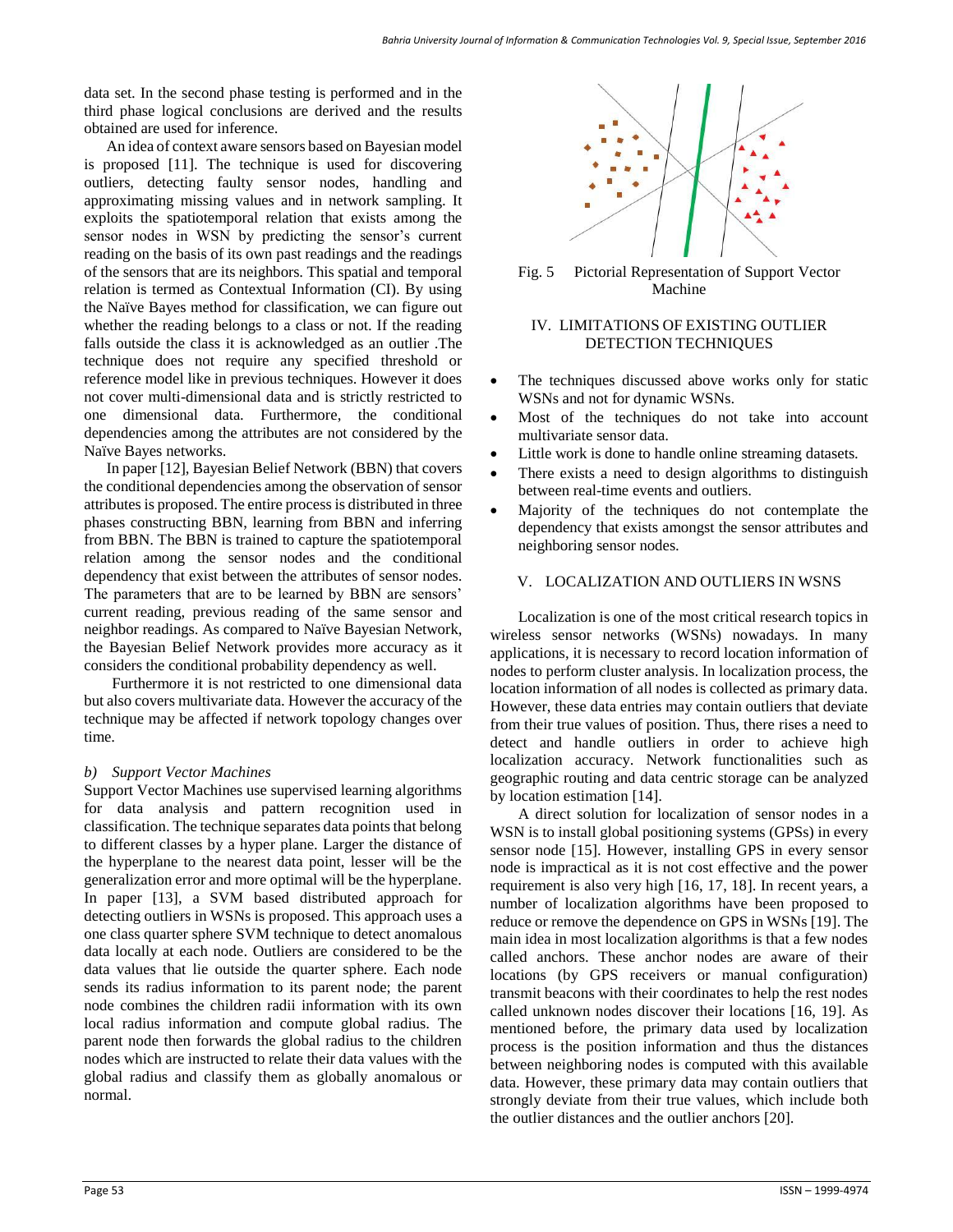| $\sqrt{T}$ rue with subject to application     | • May or may not be applicable |              |                 |                          |                          |                          |                          |
|------------------------------------------------|--------------------------------|--------------|-----------------|--------------------------|--------------------------|--------------------------|--------------------------|
| Techniques                                     | <b>Sensor Data</b>             |              | Type of Outlier |                          |                          |                          |                          |
|                                                | Attribute                      |              | Global          |                          |                          | Local                    |                          |
|                                                | Univariate                     | Multivariate | Individual      | Aggregate                | Centralized              | Individual               | Collaborative            |
|                                                | data                           | data         |                 |                          |                          |                          |                          |
| <b>Nearest Neighbor Based Technique</b>        |                                |              |                 |                          |                          |                          |                          |
| Branch et al. [10]                             |                                |              |                 |                          |                          |                          |                          |
| Hautamaki[11]                                  |                                |              |                 | $\overline{\phantom{0}}$ | $\overline{\phantom{0}}$ | $\overline{\phantom{0}}$ | $\overline{\phantom{0}}$ |
| <b>Statistical Based Technique</b>             |                                |              |                 |                          |                          |                          |                          |
| <b>Bayesian Network Based Approaches</b><br>1) |                                |              |                 |                          |                          |                          |                          |
| Eiman Elnahrawy [12]                           |                                |              |                 |                          |                          |                          |                          |
| Janakiram[13]                                  |                                |              |                 |                          |                          |                          |                          |
| <b>Support Vector Machines</b><br>2)           |                                |              |                 |                          |                          |                          |                          |
| Rajasegarar[14]                                |                                |              |                 |                          |                          | $\mathcal N$             |                          |

# Table I Comparative Analysis between Outlier Detection Techniques

# *A. Distance Outlier*

In WSNs localization research field, the distances between neighboring nodes are accurately measured which are used to derive node locations accordingly. Typical distancemeasuring techniques or ranging techniques include TOA, TDoA and RSS. However, among these distance measurements, there inevitably exist outlier distance whose distance measurement error (the difference between the true distance and the measured distance) is abnormally large [21]. Generally, the probable sources of outlier distances are as following:

- 1) Environmental factors: TOA may generate outlier distances with strongly enlarged estimates due to nonline-of-sight propagation. RSS is sensitive to channel noise, reflection, and interference, all of which have significant impacts on signal amplitude. The irregularity of signal attenuation remarkably increases, especially in complex indoor environments.
- 2) Hardware malfunction: When encountering ranging hardware malfunction distance measurements will be meaningless. In addition, incorrect hardware calibration and configuration also worsen ranging accuracy. For example, the inaccuracy of clock synchronization results in ranging errors for TDoA, and RSS suffers from transmitter, receiver, and antenna variability.
- 3) Malicious attacks: When a WSN is deployed in hostile environments; the localization process is becoming the target of adversary attacks. By reporting fake location or ranging results, an attacker, for example a compromised (malicious) node, can completely distort the coordinate system [21-22].

# **CONCLUSION**

In this paper, a survey of existing outlier detection techniques in WSNs is presented. Furthermore shortcomings of the current techniques are discussed. We offer our survey to compare the techniques so as to assist researchers to make better choices. The future research directions of outlier detection techniques for wireless sensor networks localization possibly are as following:

- 1) It is necessary to design new outlier detection algorithms for localization in WSNs as general.
- 2) Detecting anchor outliers should be taken into account. More work must be done on distinguishing between anchor outliers and distance outliers. Also new techniques to detect anchor outliers must be developed.
- 3) Researches should propose new algorithms to detect outliers in localization algorithms for mobile sensor networks.
- 4) We can investigate the applicability of Artificial Intelligence (AI) techniques for outlier detection localization in WSNs.

#### **REFERENCES**

- [1] V. Chandola, A. Banerjee, and V. Kumar, Anomaly Detection: A Survey,Technical Report, University of Minnesota, 2007.
- [2] P.N. Tan, M. Steinback, and V. Kumar, Introduction to Data Mining, Addison Wesley, 2006
- [3] S. Subramaniam, T. Palpanas, D. Papadopoulos, V. Kalogerakiand, and D. Gunopulos, Online Outlier Detection in Sensor Data using NonparametricModels, J. Very Large Data Bases, VLDB 2006.
- [4] Devasena,Dr B.Sowmya,A Study of Power & Energy Efficient Clustering Protocols in Wireless Sensor Networks, International Journal of Advance Research in Computer Science and Management Studies.
- [5] Vivek Katiyar, Narottam Chand, Surender Soni, "A Survey on Clustering Algorithms for Heterogeneous Wireless Sensor Networks.
- [6] D.M. Hawkins, Identification of Outliers, London: Chapman and Hall, 1980.
- [7] Mohammad Abdur Razzaque and Simon Dobson,"Energy-Efficient Sensing in Wireless Sensor Networks Using Compressed Sensing",12 February 2014.
- [8] V. Chandola, A. Banerjee, and V. Kumar, Anomaly Detection: A Survey, Technical Report, University of Minnesota.